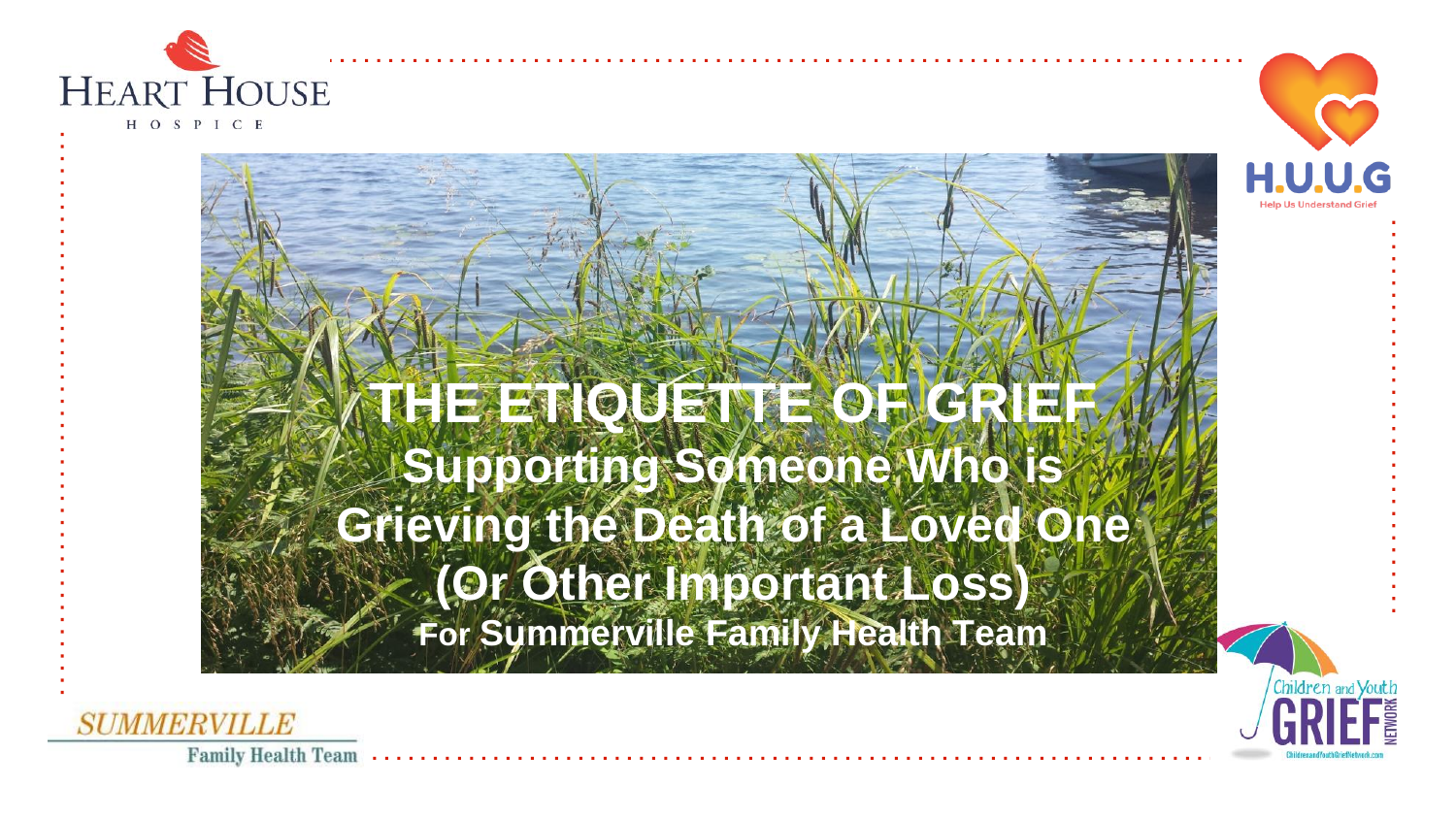

**Family Health Team** 

# *Initial Thoughts*

**Grief is a normal, natural and necessary part of human life from birth onwards.**

**Most people fear talking about death, dying and grief.**

**Many miscommunications can occur between a griever and their support system.**

**We will explore what might be happening for the griever and the support people.**

**We will explore skills and tips for offering/receiving grief support.**

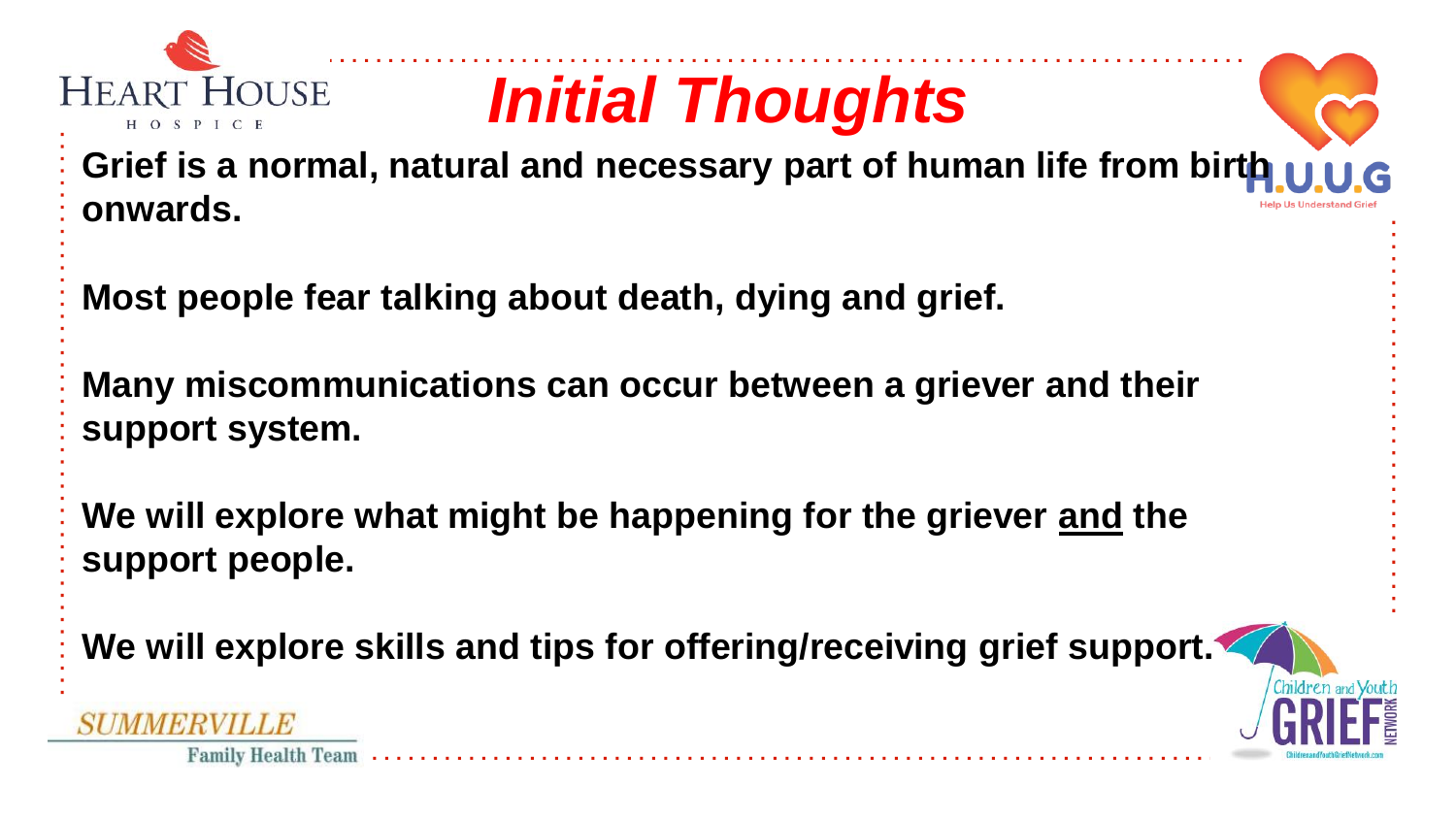

**SUMMERVILLE** 

**Family Health Team** 

# *The Rule of Thirds*

**Dr. Alan Wolfelt suggests that each grieving person can divide their circles into thirds as follows:**

- **1/3 - Therapeutic (Good Listeners)**
- **1/3 - Neutral (Good for Socializing & Distraction)**
- **1/3 - Toxic (Good to Keep a Distance for a Time)**

**In the grief journey it can be empowering to know who in your circles are who!**



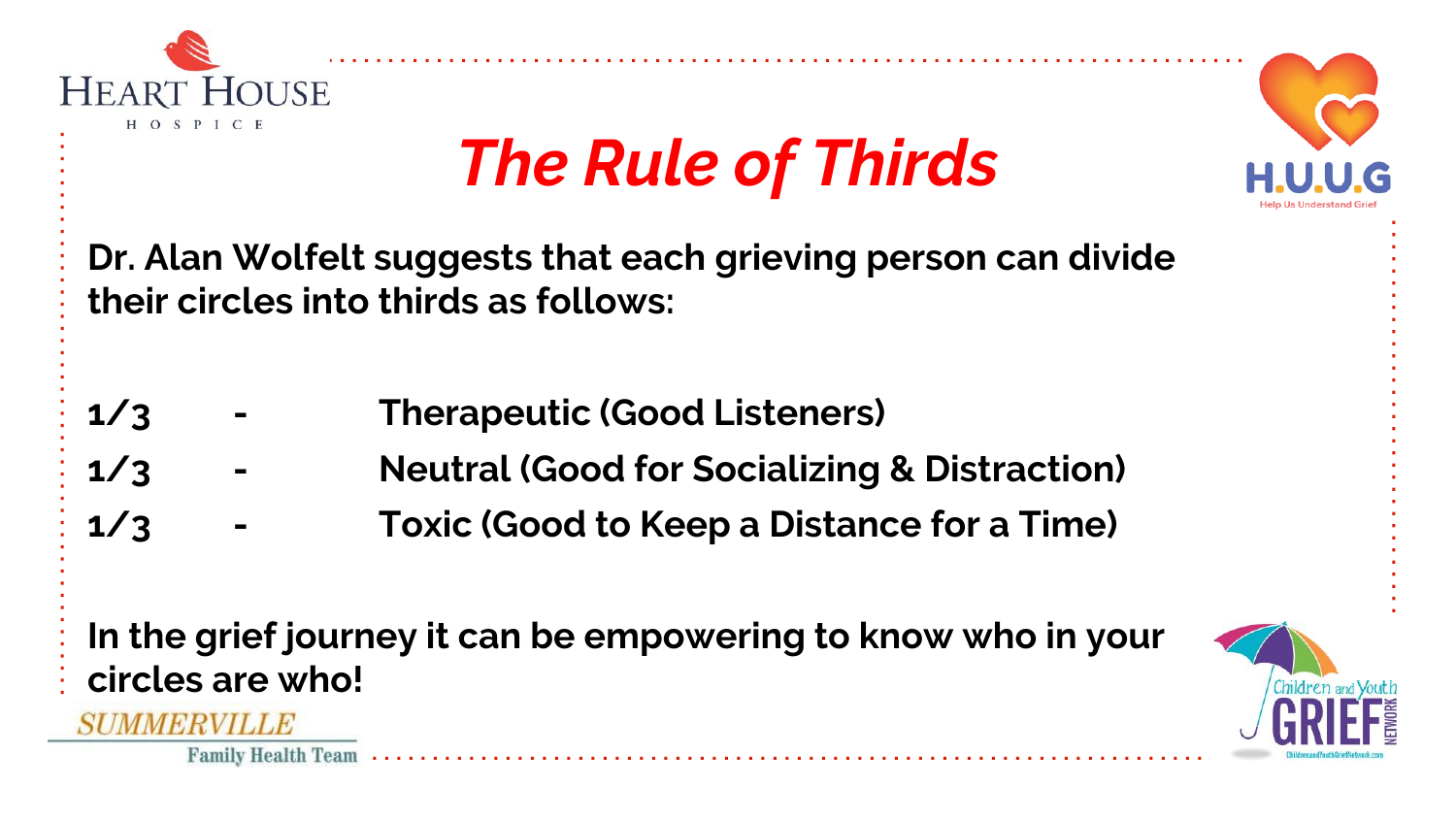

## *Possible Experiences of a Grieving Person*

- **In Grief 101 we learned all the possible experiences of a grieving person that will be felt uniquely for each person.**
- **The world looks very different – as though seeing with new eyes.**
- **A wish to cocoon and/or carry on as normal – "If I start to cry I'm afraid I won't stop."**
- **Feelings of isolation, being misunderstood and "invisible" because others are uncomfortable around them.**
- Feeling like a burden to others; declining social engagements.
- **Loss of personal identity – "I'm living with illness or grief – I am NOT illness or grief."**



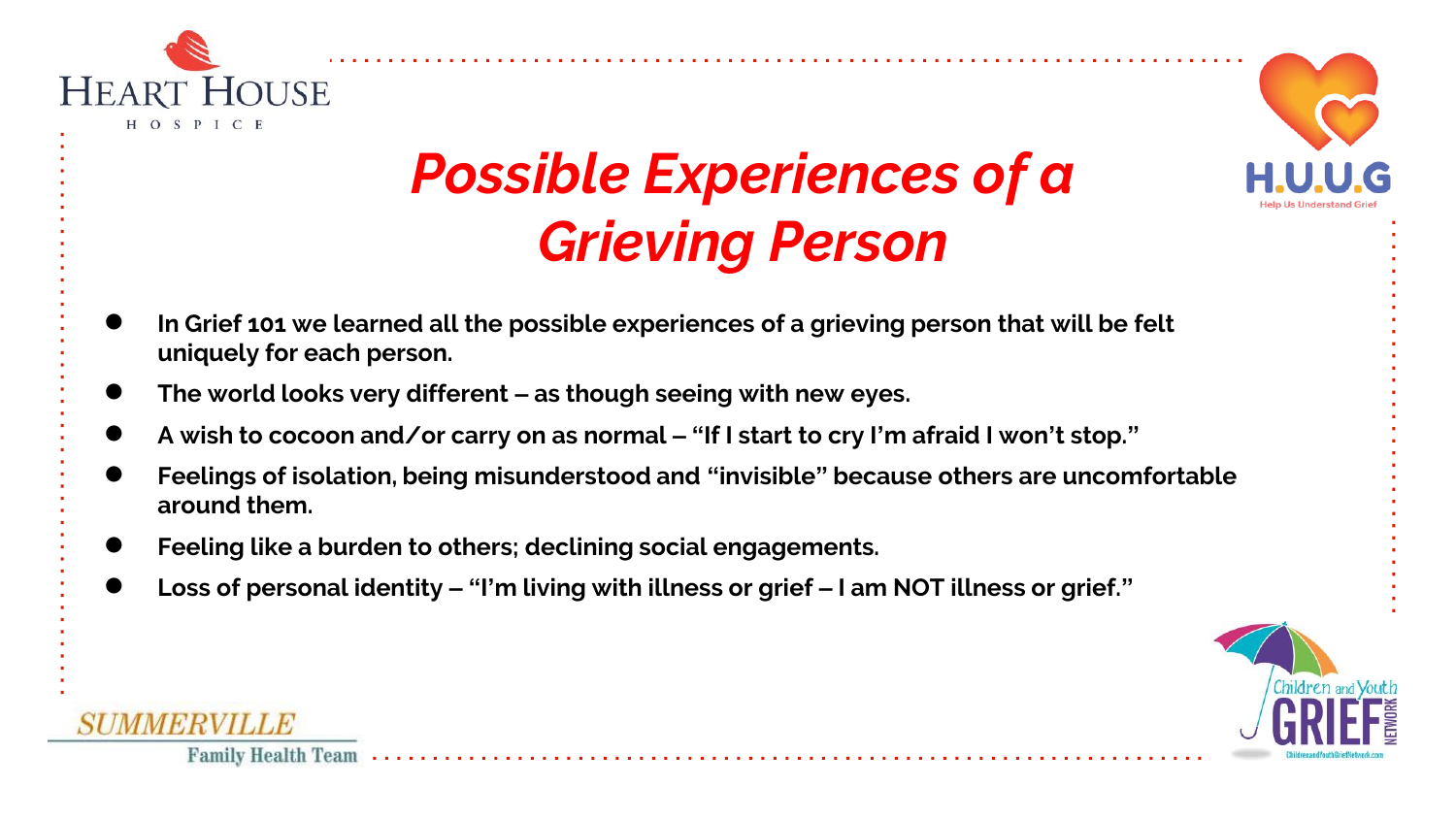

## *Possible Experiences of a Grieving Person (Cont'd)*



- **Existential loneliness and abandonment – who is going to "get me" now – who is going to "have my back?"**
- **A need to share the story over and over but people do not want to listen anymore ("It's time to move on …").**
- **Expects their circle of care to know what to say and do.**
- Anger at the medical system as a form of protest.
- **"Wearing a mask" in public**

**Family Health Team** 

● **Full acceptance of loved one's death, possibly a sense of relief.**

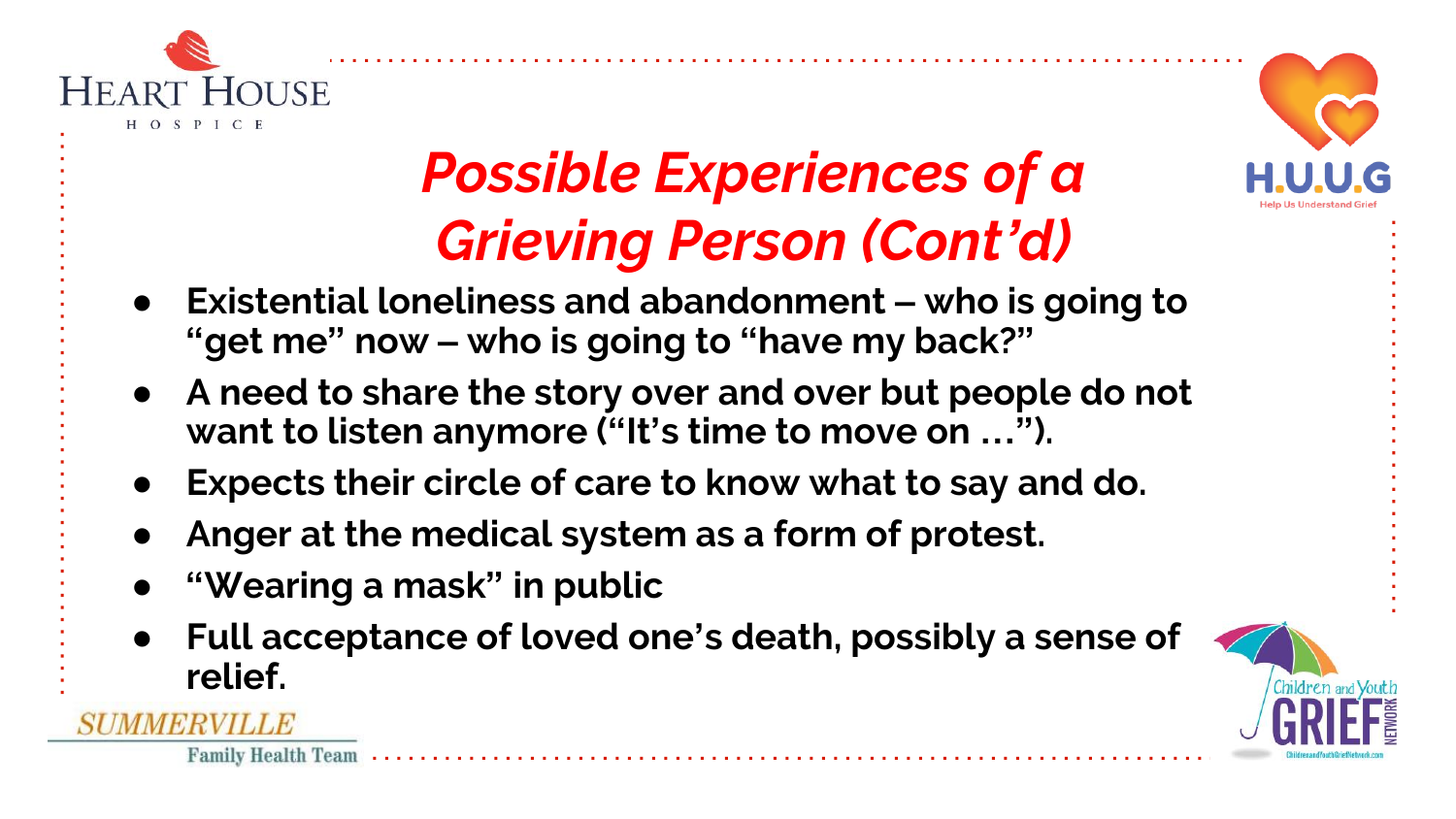

*MMBRVII LB* 

**Family Health Team** 



## *Possible Experiences of the Circle of Care*

- **The circle of care could be family, friends, neighbours, acquaintances, work colleagues, faith community, volunteers, healthcare professionals (doctor, nurse, social worker, spiritual care practitioner, etc.), or person at the "grocery store."**
- **Fear, helplessness, "deer caught in the headlights," about saying, doing or behaving in ways that may cause harm or suffering in another.**
- **Facing own mortality – "That could happen to me."**

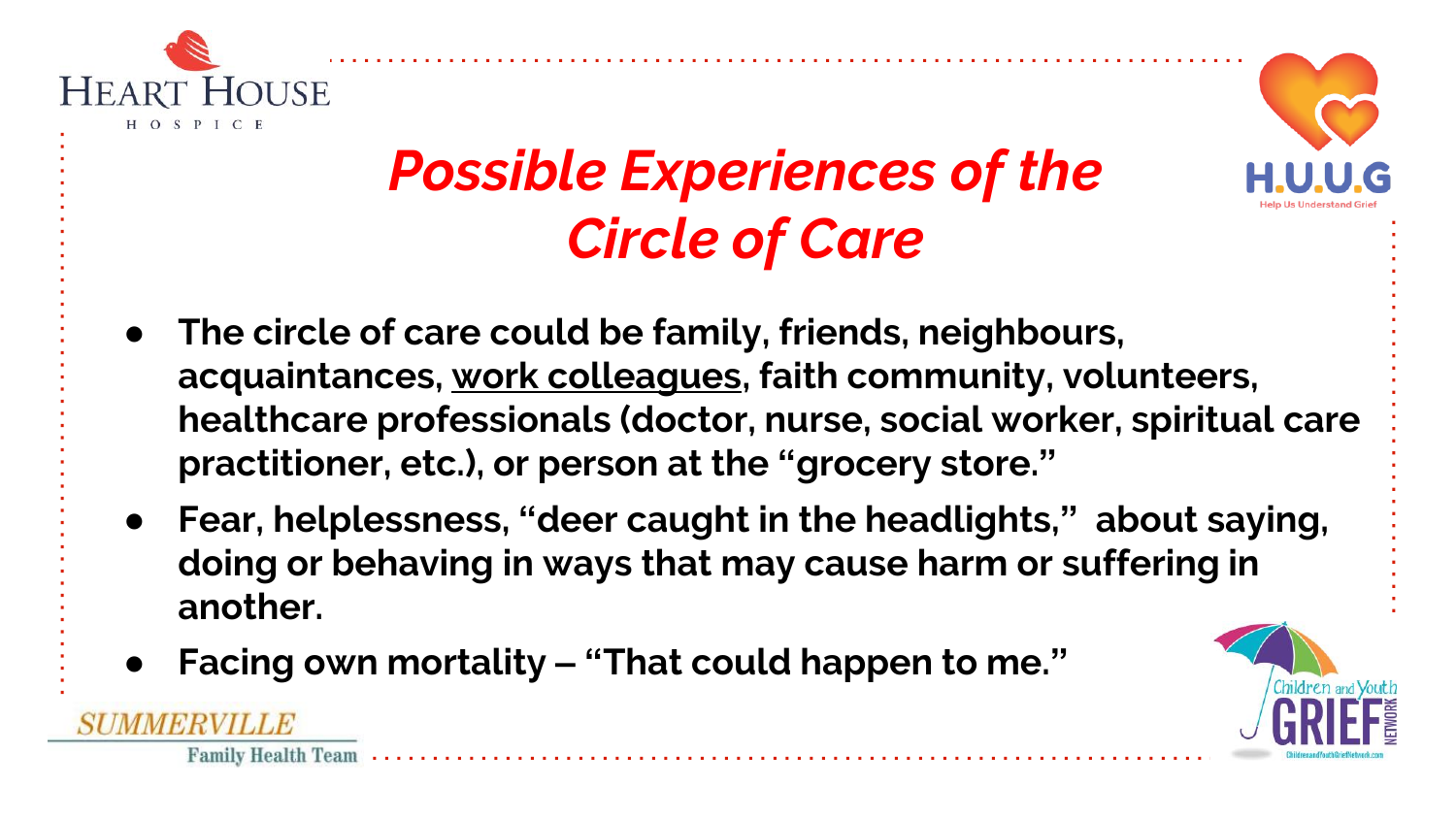

ERVILLE

**Family Health Team** 



## *Possible Experiences of the Circle of Care (Cont'd)*

- **Fear about witnessing suffering (crying) in another and wishing to fix or stop it.**
- **Fear of breaking down yourself in front of the other (trigger)**
- Making the assumption that the person wishes to be left alone.
- **Getting tired of hearing the same story over and over but not sure of how to direct person to professional support.**
- **The need to be needed and "overdoing" it.**

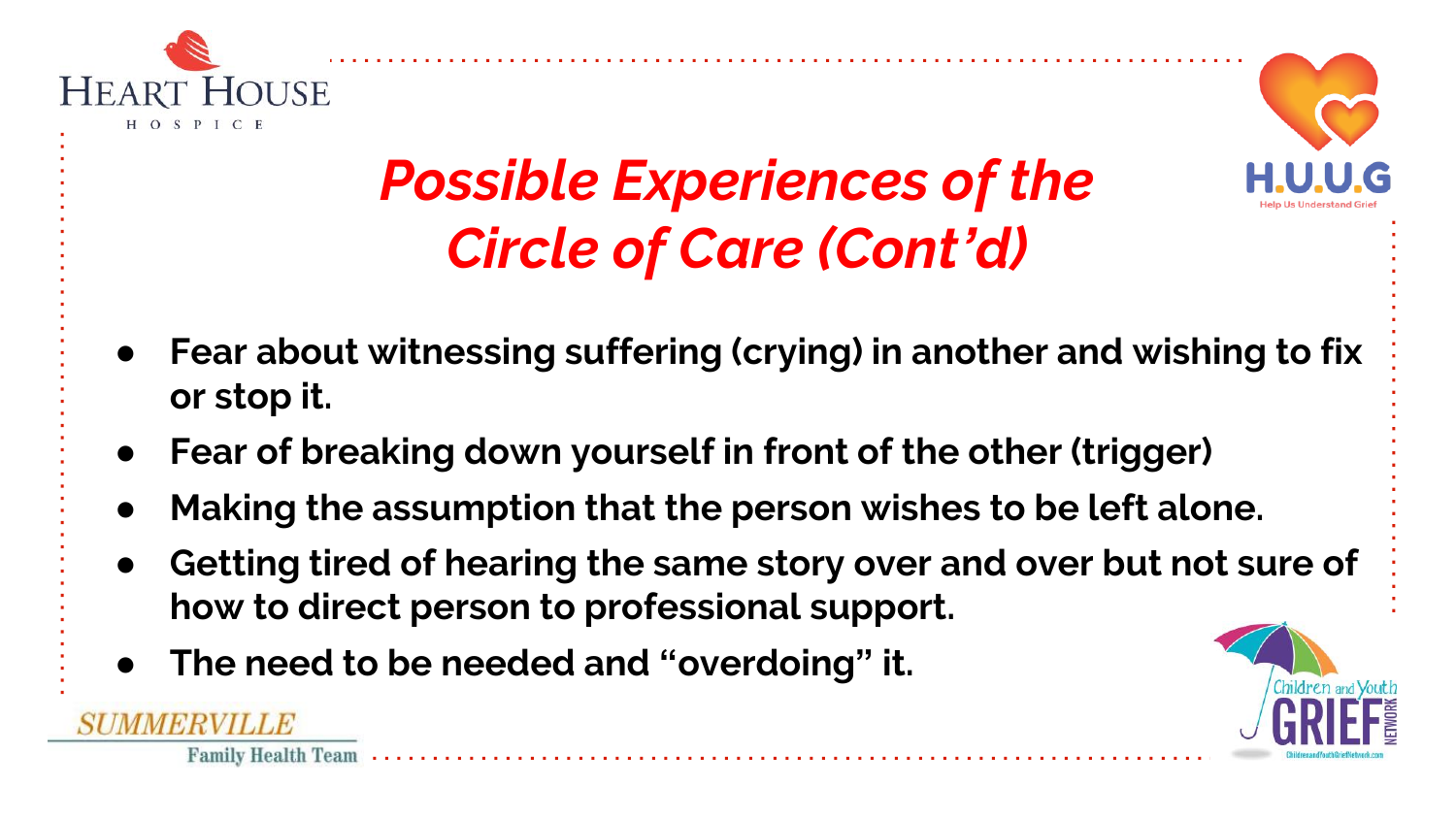

#### *Connecting Through Compassion, Empathy, Kindness and Care*

*"When we suffer loss or face difficulties of any kind, there is a real desire deep in most people for human connection."*

**Sheryl Sandberg,** *Option B*

*"If your compassion does not include yourself it is incomplete" Buddhist Quote*

*"The very fact that we are conscious human beings experiencing life on the planet means that we are intrinsically valuable and deserving of care … We don't have to earn the right to compassion; it is our birthright."* **SUMMERVILLE** *Dr. Kristin Neff (SW)*

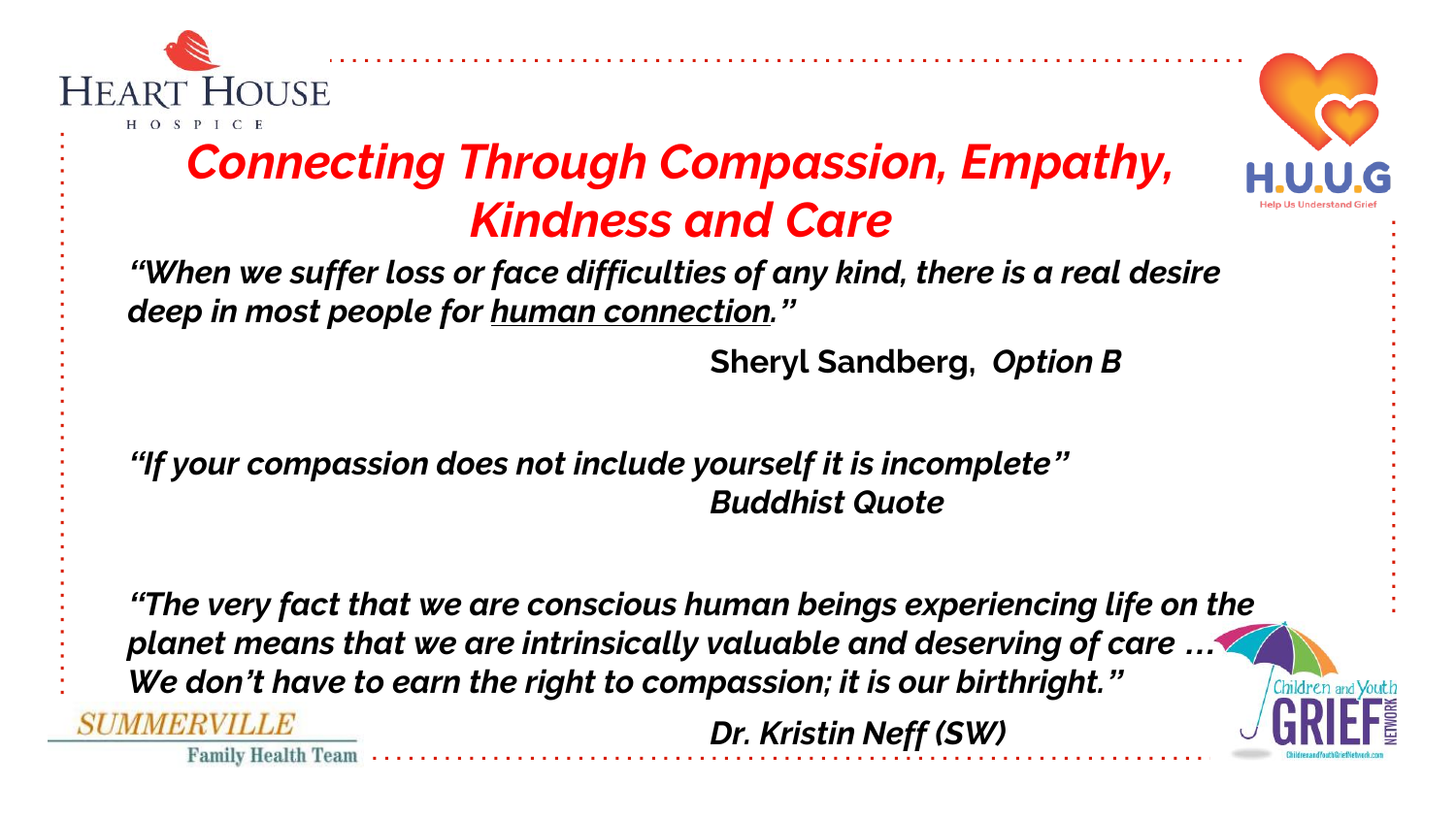

## *Finding the Words*



**When deciding what to say to someone who is grieving, consider:**

- Level of the relationship (deep friendship, acquaintance)
- **Cultural norms**
- **Spiritual/religious norms**
- **Family culture**
- Your personality and the personality of the other
- **Your experience of grief, loss and illness**
- **Misinformation about grief/loss**

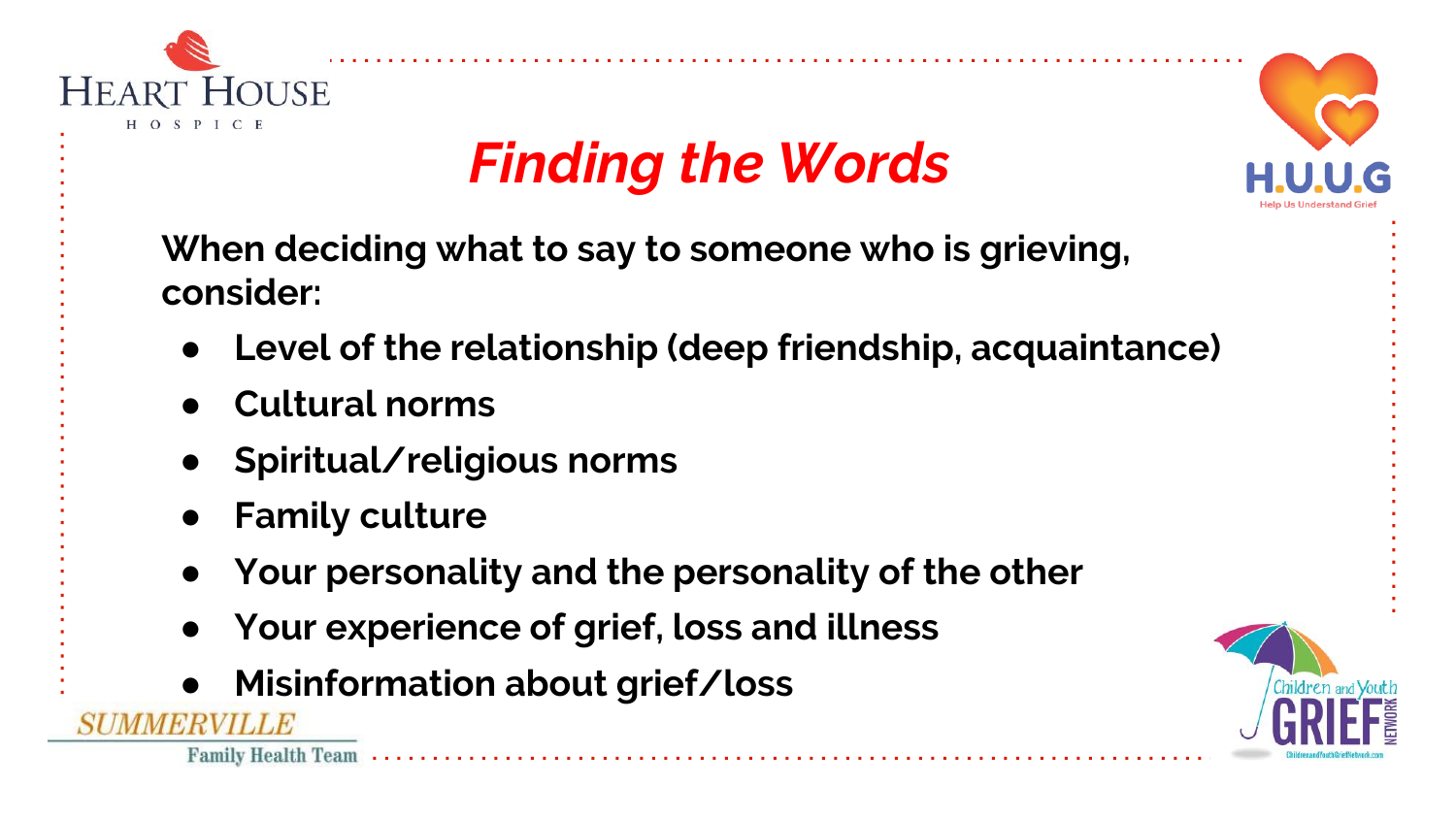

*N***.**

**Family Health Team** 

## *Unhelpful Things To Say & Do*

- **You've got to be strong**
- **You've got to move on with your life.**
- **Just be happy you are doing as well as you are.**
- *N* **would not want you to be sad**
- *N* **was sick for so long and you knew s/he was going to die so you should not grieve.**
- **You must accept every social invitation or people will forget about you.**
- **You must stop crying – it's time to move on and let go of**

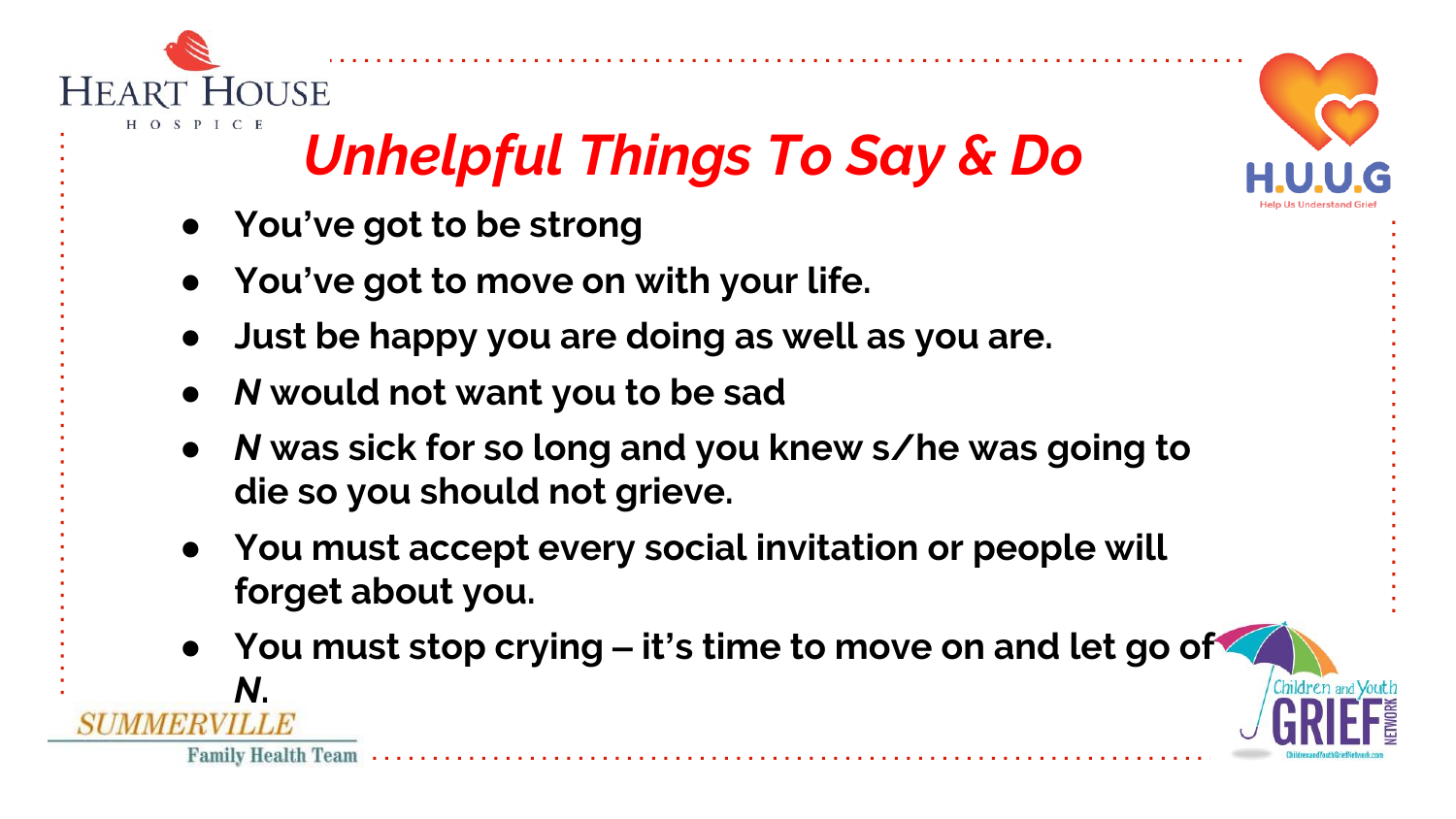

## *Unhelpful Things To Say & Do*

- **Since you are a professional, you should be able to sail through the grief journey.**
- **When are you going to get back to normal?**
- **I know exactly how you feel (and then share your story)**
- It could be worse.
- **S/he lived such a long life**
- **It was God's plan**
- **S/he is in a better place.**
- God needed him/her more than you did.

**Generally, speaking in absolutes is not helpful.**

**Generally, offering unsolicited advice is not helpful.**

**SUMMERVILLE** 



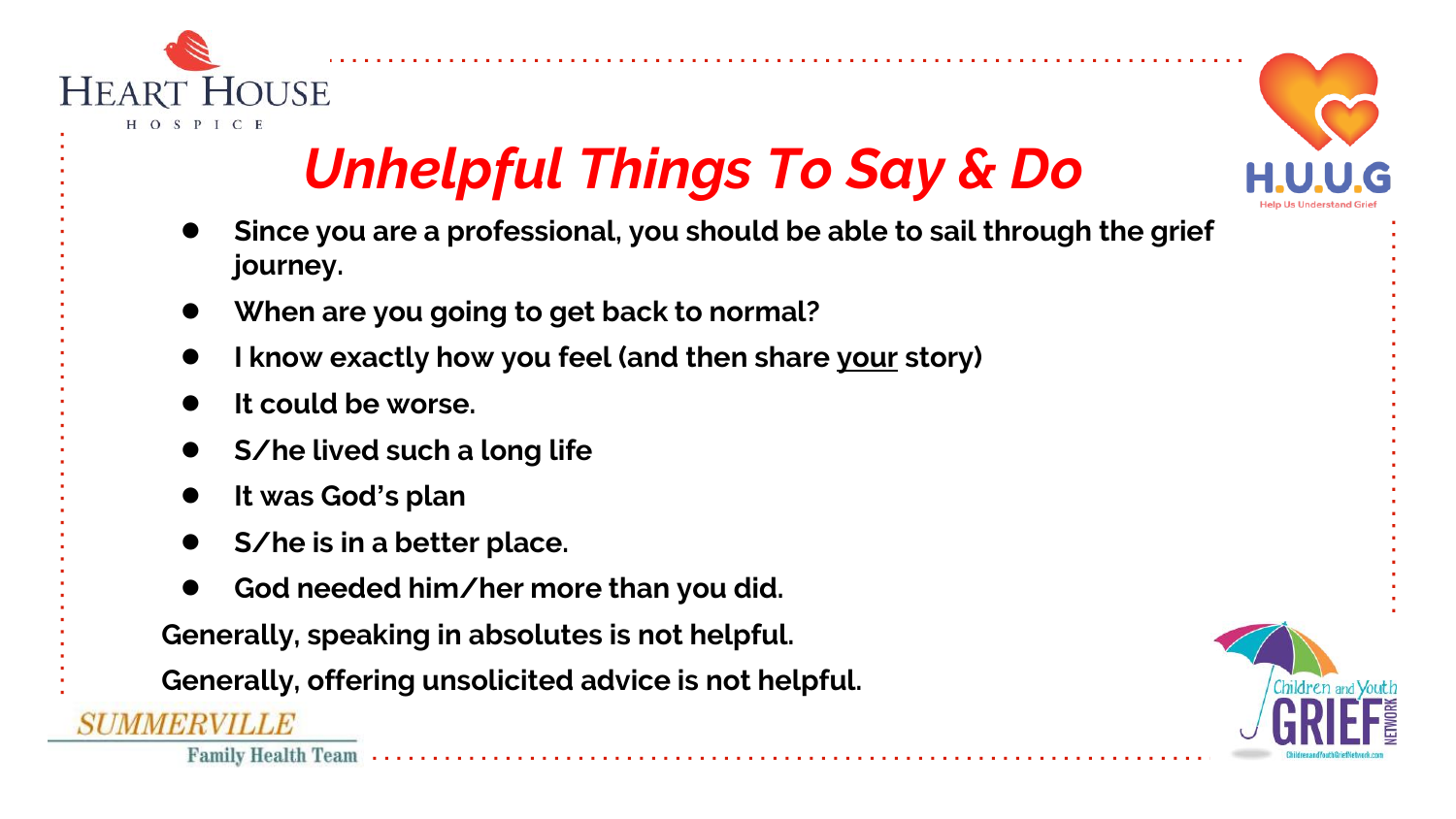

### *Helpful Things to Say & Do (with Genuine Care)*

- **I don't know what to say but I just had to call you.**
- **How is your day going today?**
- **I'm here to listen if/when you wish – no pressure.**
- **Just thinking of you – feel free to call back if you wish – no worries if not It's not fair.**
- **I'm so sorry for your loss.**
- **Is it OK if I call/text from time to time?**
- **I would love to hear more about your N … what were they like?**
- **Your feelings are normal and natural … there is nothing wrong with you!**

#### **SUMMERVILLE**



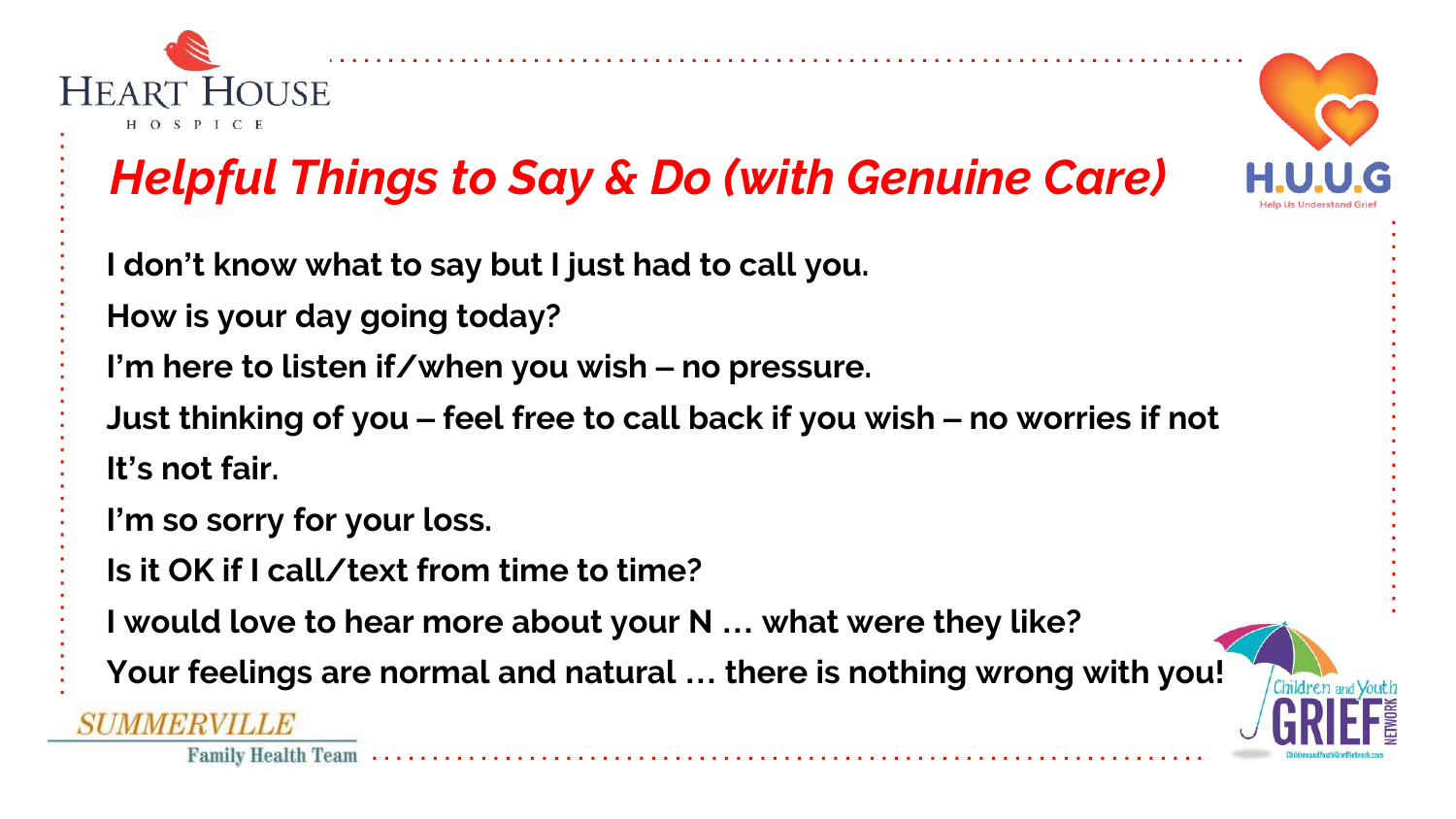

#### *Helpful Things to Say & Do (with Genuine Care)*

- Send a text, email or card as soon as you hear; it is up to the support person to **initiate contact.**
- **Leave a voicemail, "Thinking of You."**
- **Think about what you like about your friend or colleague and name that quality(ies) in a card.**
- **Honour confidentiality of the individual who is grieving – if not sure, ask them.**
- It is OK to laugh with grieving person.
- Accept graciously when/if a person wants to give back to you.
- **Offer Acts of Kindness such as buying a gift, making a donation, delivering a meal or restaurant gift card, offer to care for children or walk the dog) that fits the nature of your relationship. Be respectful of the person and of what is possible in your own life.**
- **Ken Doka – L D R (Listeners, Doers, Respite People)**
	- **Say nothing … offer listening presence ... ask gentle questions.**





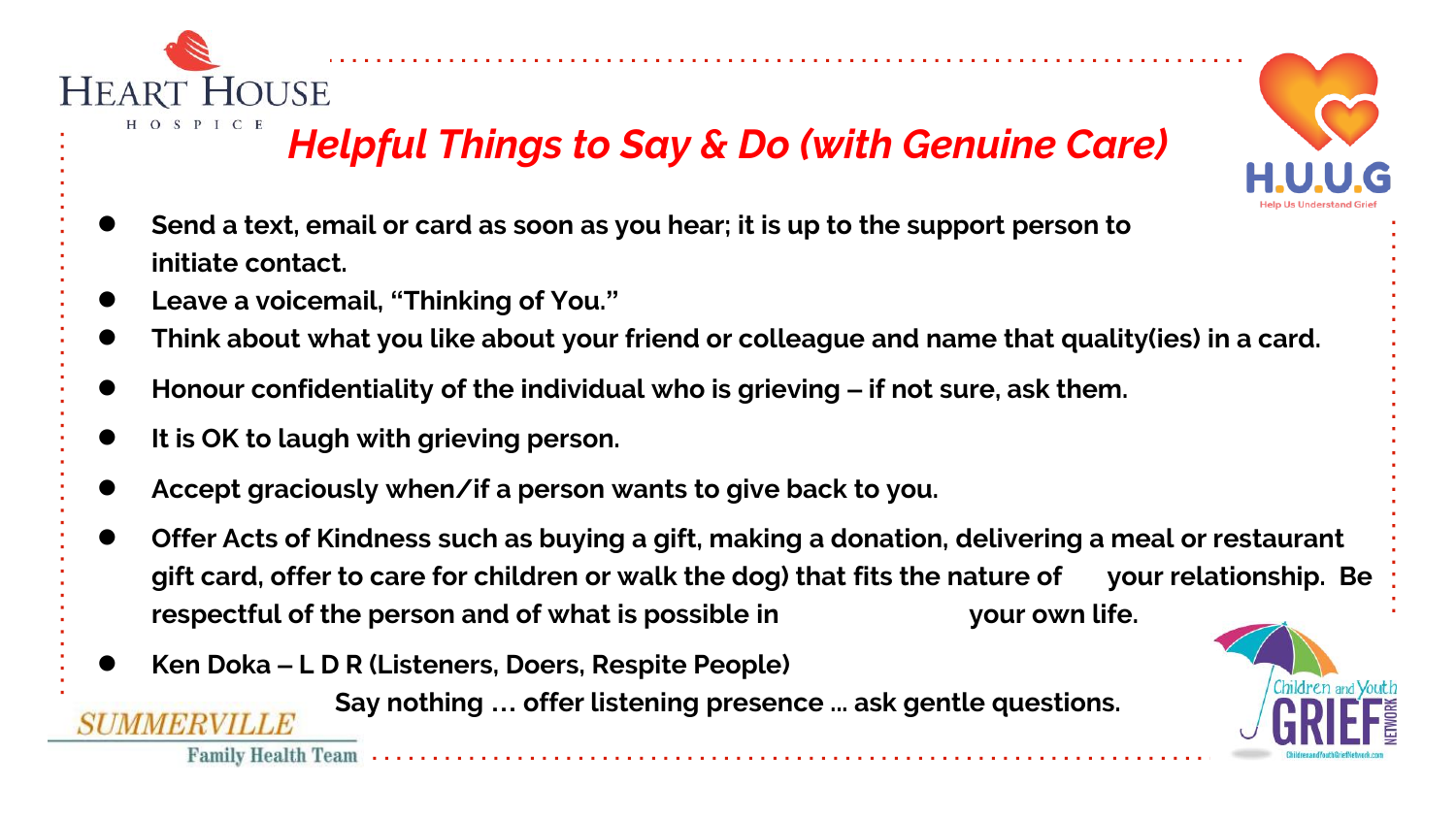



### *Listening and Presence*

**Non-Verbal Communication**

**Body language**

- **Facial Expression Eye Contact**
- 
- **Silent Pauses Pace**
- **Touch**

**Posture <b>Body position** (placement of hands) **Personal Space Tone of Voice**

**They say that 95% of communication is non-verbal**

**It is not so much WHAT you say as HOW you say it (personally and professionally).**



**Family Health Team** 

SI IMMBRYIT LA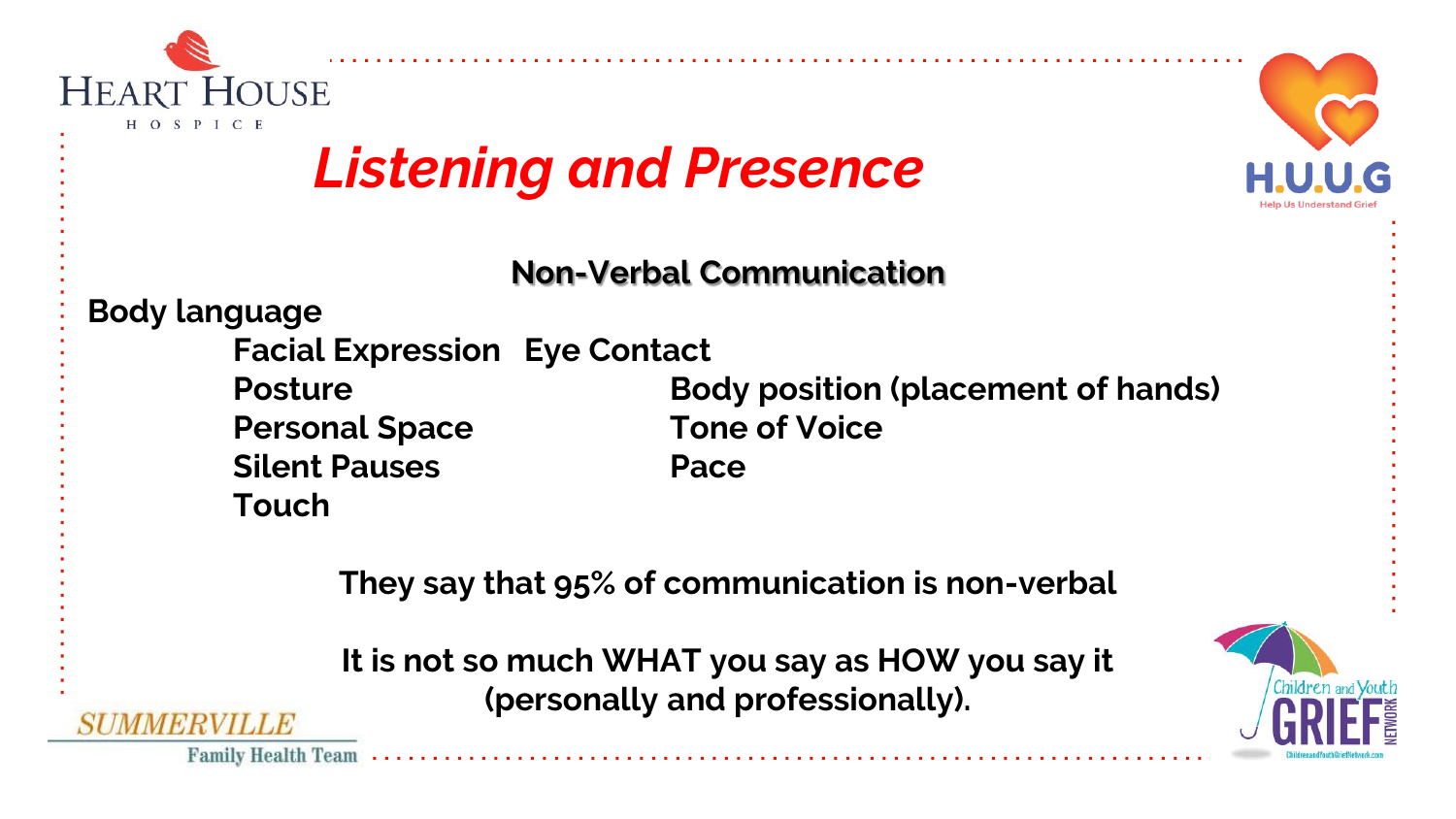



## *Considerations for Grief in the Workplace*

- **Organization's Bereavement Policy**
- **Become a System Navigator (Know the resources and community partners in Peel and surrounding areas)**
- **Compassionate Communities Philosophy**
- Arrange a Group Debrief for Staff or Consult with HHH
- **Reduce Stigma of Grief by Creating Culture of Healing**



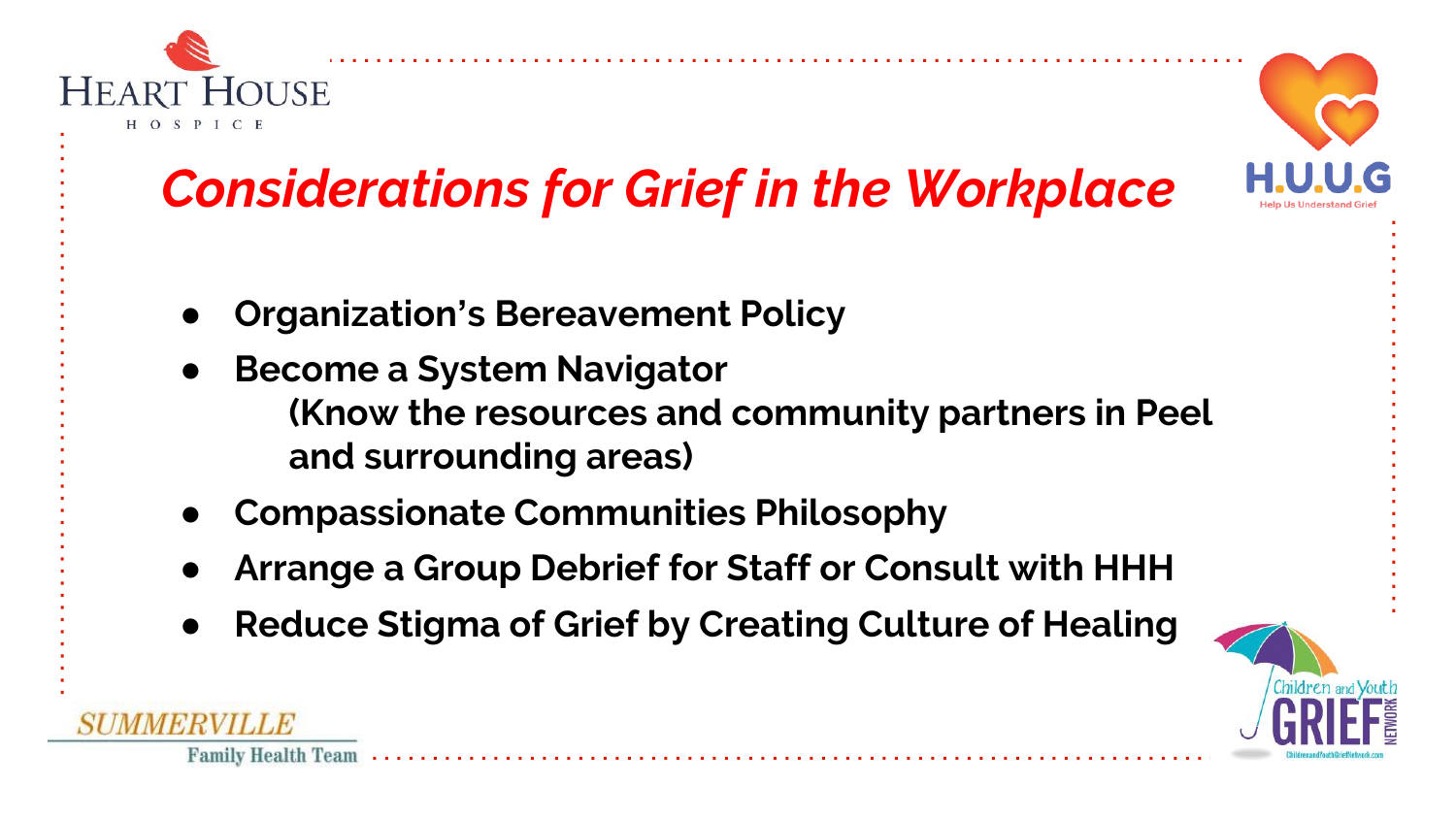





**If you know someone (including yourself) who is grieving, will you:**

- **Reach out or offer support?**
- **Know your own and others' uniqueness, talents, gifts, time availability, etc.**
- **Operate from a position of compassion, care, dignity and respect for all including yourself?**
- **Forgive yourself and others if attempts are not perfect?**
- **Have faith and trust in the process of grief?**



**Family Health Team** 

SIMMBRYICLE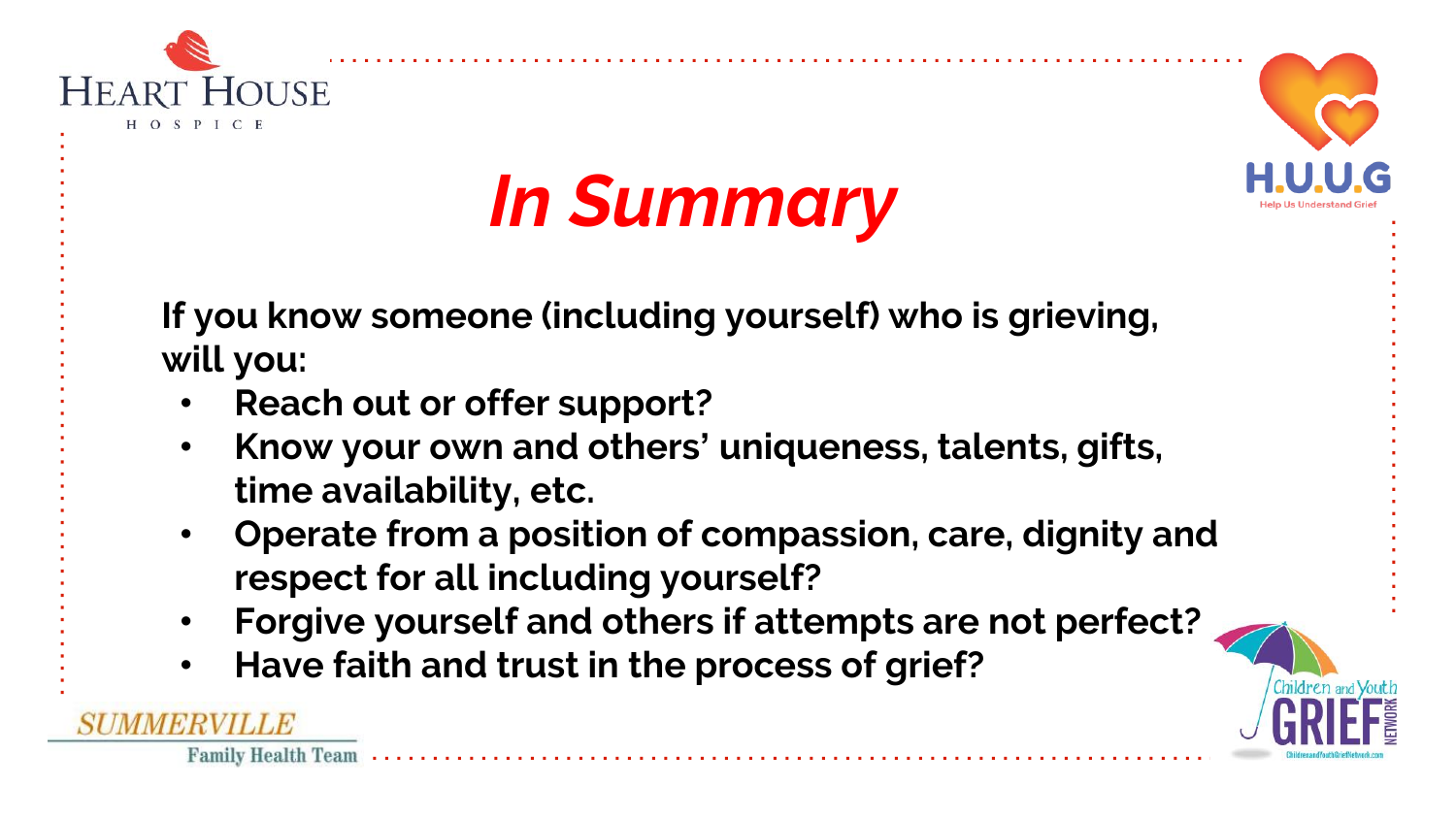

## *How to Access Grief Support at HHH*

**HHH Bereavement Program serves the Region of Peel (Mississauga,** 

**Brampton and Malton) and includes:**

- **1:1 Professional Grief Counselling**
- **1:1 Bereavement Volunteer Support**
- 8-Week Closed Bereavement Support Groups
- **Grief Chat Circles**

**Family Health Team** 

- **Social Walking Groups**
- **Education Workshops**
- **Group Debriefs for Community Partners**
- **HUUG (Help Us Understand Grief) for Children and Youth**
- **Access to Health and Wellness (Complementary Therapies,** 
	- **Guided Meditation, Vibrational Sound Healing)**

**All services provided free of charge.**



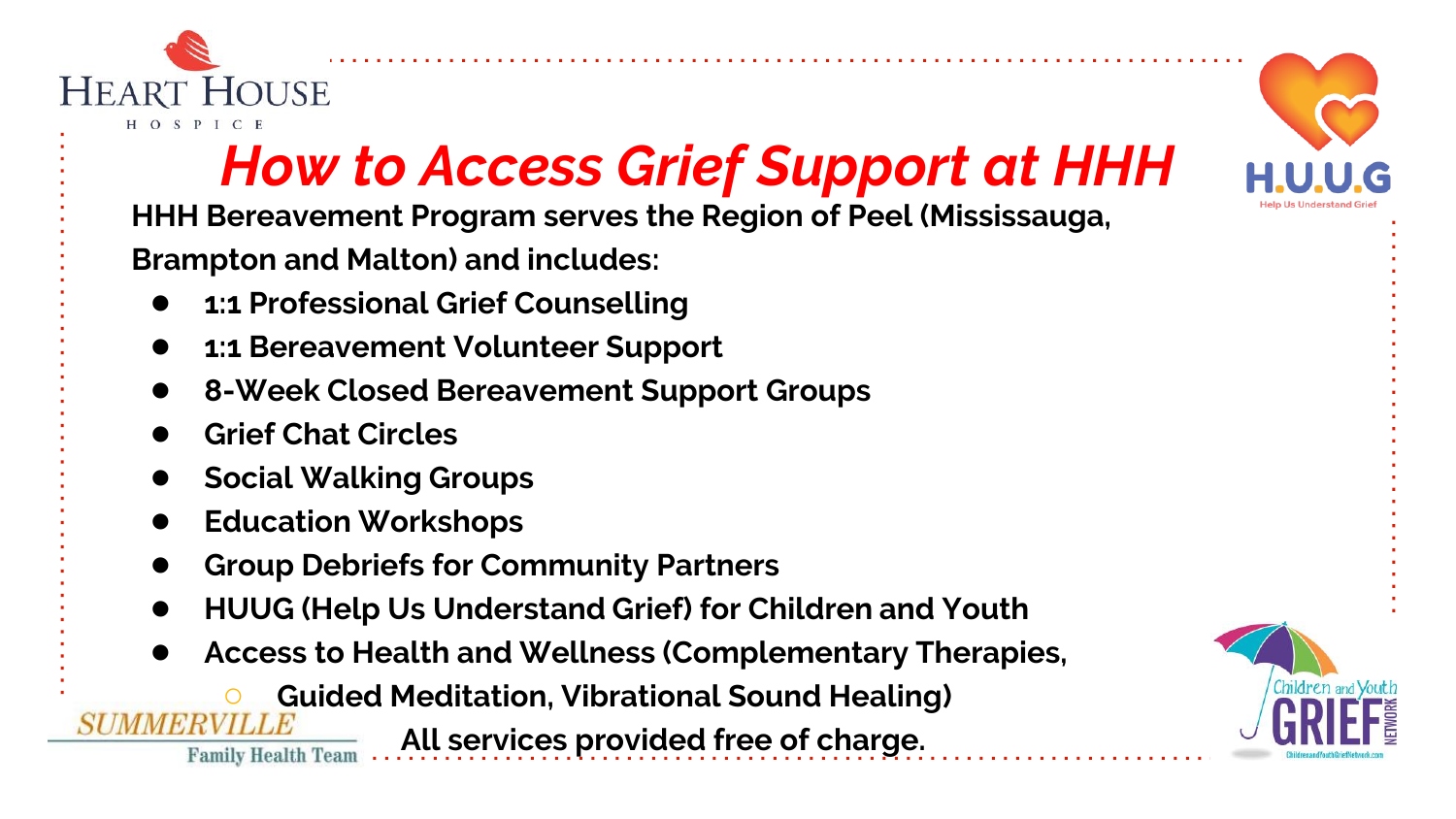

#### *Heart House Hospice Contacts for Grief*

**For Consultation or Self-Referral to Heart House Hospice call:**

**Intake (905) 712, 8119, Ext. 241**

**Peggy Moore, MPS, CSCP, RP Coordinator of Bereavement and Spiritual Care [mmoore@hearthousehospice.com](mailto:mmoore@hearthousehospice.com)**

**Ext. 232**

**Alexandra Horsky, MDiv, SCP, RP Bereavement Counsellor [ahorsky@hearthousehospice.com](mailto:ahorsky@hearthousehospice.com) Ext. 247**



SUMMERVILLE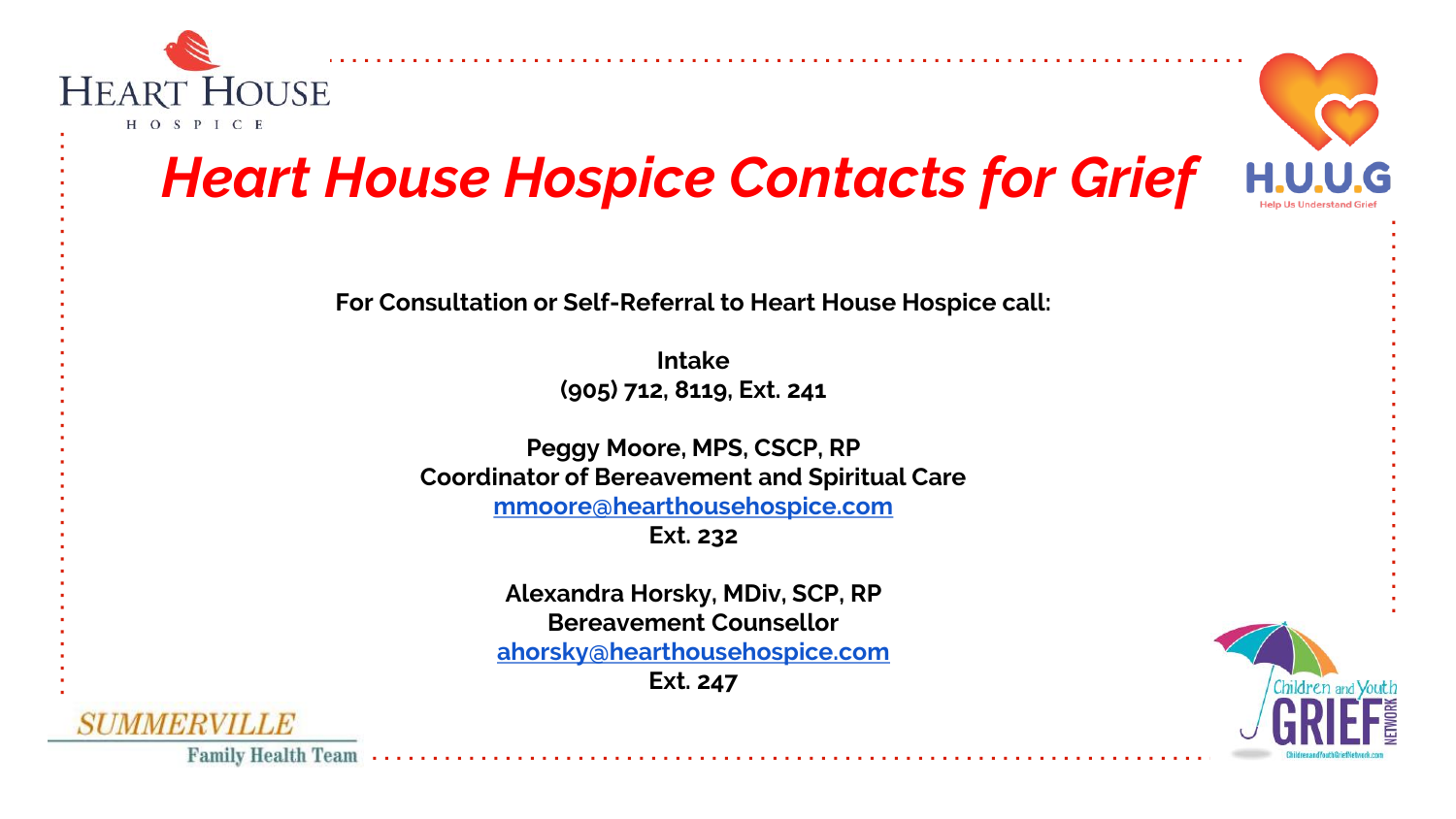

**Family Health Team** 

# *Helpful Resources*

*The Etiquette of Illness* **by Susan Halpern** *What's Your Grief* **(Blog)** *Option B (Book and Blog)* **by Sheryl Sandberg** *When Your Soul Mate Dies* **by Dr. Alan Wolfelt** *Four Things That Matter* **by Ira Byock** *Resilient* **by Rick Hanson** *Self-Compassion* **by Dr. Kristin Neff** *The Gifts of Imperfection* **by Brene Brown**SIMMBRYILLA